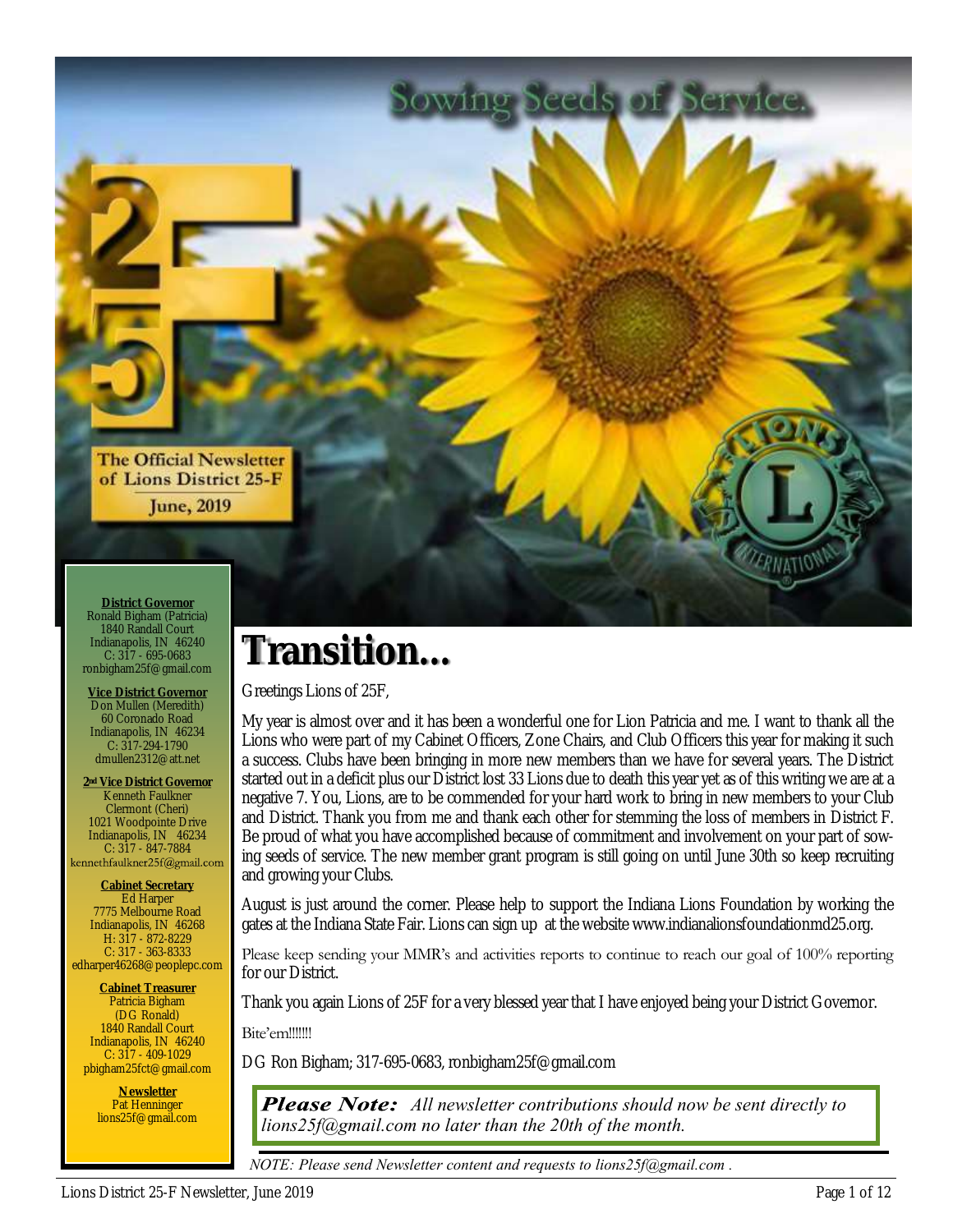

## **July Is Coming**

*1st VDG Don Mullen*

Reminders: If you have not listed next years Club Officers for next year, please do so as soon as possible. We are trying to finalize the District Directory so it is available by Organization Day ( Saturday, July 13) at Camp Woodsmoke. Thanks for your prompt attention to this matter.

Having said that, I'm a month away. That by itself seems impossible as well as a little bit daunting. Whether you want to believe it or accept it, we are face with the challenge of changes and new directions Lions Clubs are evolving through. It is paramount, even with all the autonomy we have at the club level, we also evolve with this change. Now, people are generally uncomfortable with change, particularly when the manner in which we have provided our service and run our clubs has become the very essence of our being. However, with the aging of our organization and the continued loss of people, if we are to continue our legacy of service, might we consider setting aside our ownership, agendas and egos to embrace the change and seek new ways to grow and operate in the 21st century?

Now what does all this have to do with the coming year? Well, dare I say everything. As we've hinted at in previous articles, there are changes coming in the way these changes are geared to being more inclusive in the operation of the District. We want your opinions, ideas and concerns about the direction of Lions, the District, your clubs; essentially anything you'd like to express. As we've said in our last two articles, we are absolutely serious about this. We are providing a safe environment in which to communicate as everything will be read and considered. Nothing is off the table as we want it understood no comment will be judged or set aside.

The first indication of this change has previously been hinted at in previous articles. That will be that heretofore Cabinet meetings will now be called the Fall and Winter District Meetings. The message is that some of you may feel that Cabinet only indicates it is for Officers. Where as District implies it is for anyone and everyone in our clubs. That is exactly what we want it to imply. The focus of these meetings is to be more substantive and inclusive. We intend to have, other than Secretary, Treasurer and Audit, only written reports. We can then use our time to have conversations about your comments, concerns and ideas about Lions which can benefit us all. We also intend to have train-

ing concerning getting more people , particularly younger people, in our clubs. We also intend to consider topics you are interested in, as we have invited you to do above. Some people have expressed to me they intend to do this, but have yet to do so. We really encourage you to do so.

We realize this is an ongoing process, but with your able help we know progress can be made. Afterall, if it needs to be done, Lions can do it.

Don Mullen, 1st Vice District Governor, District 25 F

## **Year in Review**

*2nd VDG Ken Faulkner*

By the time you read this article, we will almost be finished with our Lion's Year. Where did the time go?

Did you meet you goals? Look back and reflect on what you did, what you may have planned to do, & what you needed to do but didn't. As we all know Life happens and that gets in the way. I looked back through my Lions Year and wondered if I had accomplished all my goals. I missed a few as I didn't get to speak at all District 25F clubs about Campaign 100, but there is still hope!

There are a couple of questions I have for everyone.

How many of you set examples for someone? Your children, your subordinates at work, as a Club Officer for other lions? We lead by examples for most everyone and now more than ever. When you watch the news, how many times has a police officer been videotaped doing something wrong? I have a Lion's License Plate so that should encourage all of you to do the same, leading by Example!

What about making your bed? Did you make that today? If so that first task of the day is complete. I make mine every day!! I usually make it the minute I arise or just after I feed the dog in the morning. She knows she must wait till it's made to get up there and take her morning nap. She will gently remind me if I forget, yes the dog reminds me, as she wants to go back to bed after she eats.

Here's one that hits home; did you tell anyone this year that they mattered? Just that little thank you or a pat on the back for a job well done goes a long way in today's world. ALL Lions Matter to me, as you are more important than I. If it weren't for you there would be no District 25F!!

Last, thank you to all the Lions of District 25F for all the work you do. Without you we could not serve our Communities, Cities and Towns, State, Country and the World.

We have less than a month in this year, so look back, take stock of what you did, and let's make next year even better!!

Respectfully submitted,

Lion Ken Faulkner, 2nd Vice District Governor, District 25F, Indiana Lions, Clermont Lions Club, 317-847-7884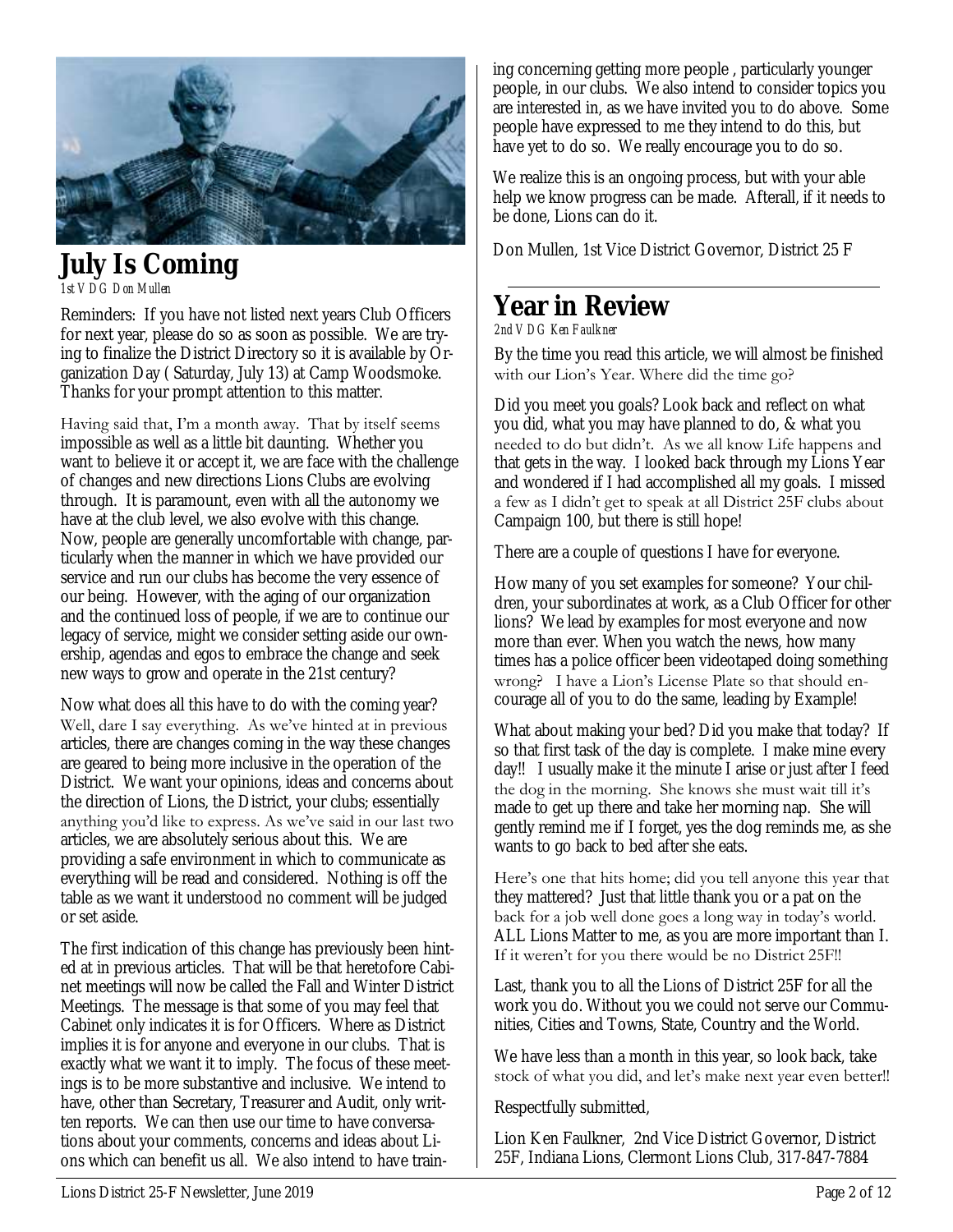#### **Camp Woodsmoke**  *DG Ron Bigham*

Saturday, May 11th turned out to be beautiful for Camp Woodsmoke Clean Up Day. The Camp was abuzz with activities. Cutting and splitting wood for the fire rings and shelter house fire places, cabins being cleaned, windows being washed, picnic tables being painted along with swings, swing frames, and small benches getting fresh coats of paint as well as a permanent cover on the wooden play set. So ask yourself, how many workers did it take to get to get all of this completed? Well, there were 62 individuals, 32 members from Iron Order MC and 30 Lions from our District. WOW!!!! That is the most workers that I have seen at a work day since I have been a CW Trustee. Many thanks to all who were able to help get so much done and we were all treated to one of Betty's and her assistant's great meals which was as fantastic as always.

Yet there is more to the day. Fellow Lions, please thank the Richmond Noon Lions Club for covering the cost of installation of the new LED fixtures and Lion Robert Moore from Richmond Noon who completed the installation helping to make CW more energy efficient.

Lion Idris Smith from Richmond Noon LC shared with me a "Thank you" card from a Girl Scout Troop that has used the camp for many years demonstrating the impact Lions have with this District Project. I wish to share this with the District members.

#### *"May 1, 2019*

#### *To the Richmond Noon Lions,*

*For years our Girl Scout Troop has enjoyed a weekend at Camp Woodsmoke. We come to you to get our application signed and we appreciate that you do! We LOVE going to Camp Woodsmoke. It is such a wonderful change for our Troop members and it is beautiful to see it in the Spring. Thanks for providing such a special place for us but we also want to tell you how much we love Paul and Betty Bowling. They are so beyond good to us. They check on us and make sure we have an exceptional time. You have the BEST caretakers Camp Woodsmoke could ever have!* 

*Thank you so much for all the wonderful things you do for so many but we especially thank you for the opportunities you provide for us. THANK YOU!!!!*

#### *The Special Girl Scouts and Leaders of Troop 20229. Amy Reeves, Leader"*

The above letter is just an example of what I have mentioned in my Club presentations that Lions of 25F took on a "dare" with Camp Woodsmoke and for over 50 years has made a difference in the lives of so many.

If you have not visited Camp Woodsmoke in the last couple of years, make plans to go and visit this jewel of District 25F. Be proud of what we have at this camp and thank you for supporting such a fantastic project. Let's not keep it a secret. Get the word out.

DG Ron Bigham, CW Trustee

## **Time Flies!**

*Lion Patricia Bigham, Cabinet Treasurer*

As this Lion's year starts to wind down for the year, I would like to remind all the clubs: if you intend to make a contribution to any of the State projects or committees, please get them in no later than June 10th, for processing.

All checks have to clear before June 30th, in order to clear out the books for the incoming Treasurers.

Thank you, Treasurers, for the hard work you all do for your clubs.

Have a safe Memorial Day!

Lion Patricia Bigham, CT

## **Club Activities**

#### **June 22, 6:30-9AM**

Economy Lions Club Breakfast Cruise-IN; \$10 Economy Lions Den, US35, Economy, IN 47339 Biscuits and Gravy, Pancakes, Sausage, and Pork Chops

#### **June 28th 3-7pm**

Fortville Lions Club BBQ-to-Go Friday nights SR67 in downtown Fortville Also July 26, August 23, and September 20

#### **August 2-18**

The Indianapolis Washington Township Lions Club will run their Roasted Corn Stand at the Indiana State Fair., near the Pepsi Coliseum. Lions are welcome to participate; see advertisement in this month's supplement for more information.

#### **September 15**

Indiana Lions for the ISBVI will be hosting the 21st running of the Brian's Trike Race at the Indiana School for the Blind and Visually Impaired. More details will be provided soon.

### **SAVE THE DATE** COMING UP

Is your Club event on the District Calendar? Check here: www.indianalions25f.org/calendar.html Email to: dosalsbery@att.net com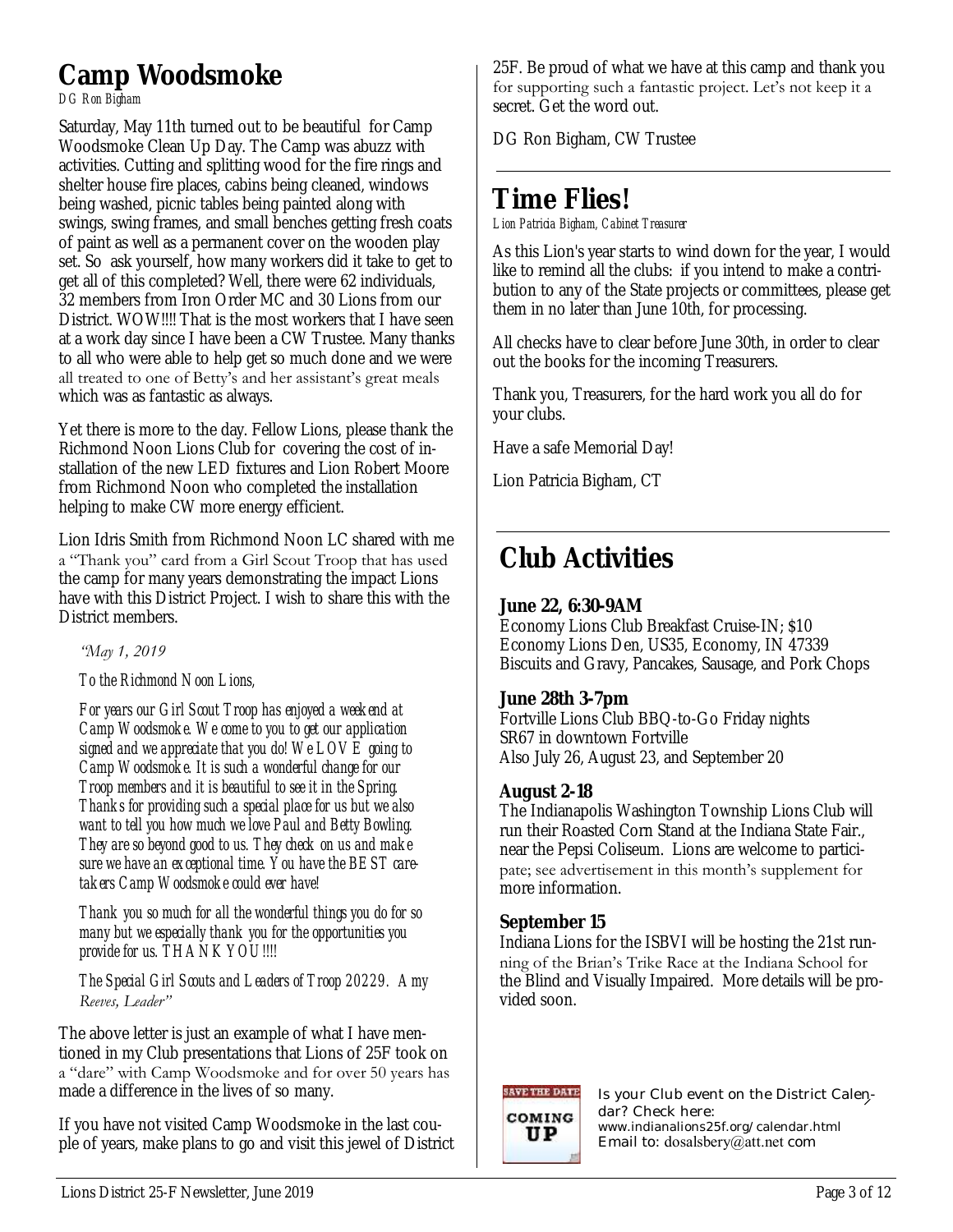# DG Ron Bigham<br>Retrospective

**HOWE CLUB** STRICT GOVERN

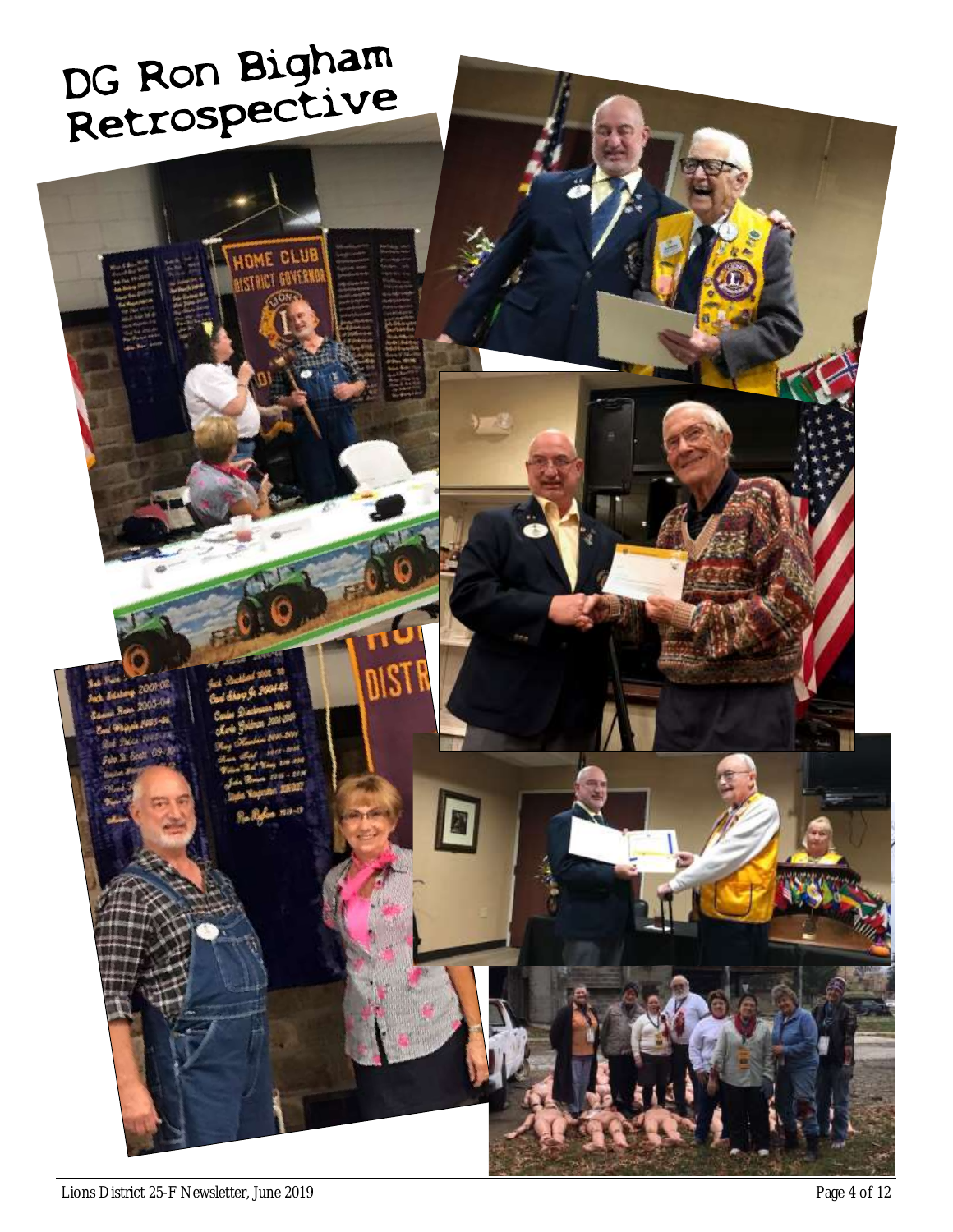## **Officers Training**

*PCC Reed Fish*

Sessions for new and seasoned club offers will be offered at the following dates at the listed locations. All start times will be at 6:30 p.m. except for Organizational Day which will begin at 9 a.m.

- June 10 Franklin Grace United Methodist Church 1300 E. Adams Dr in Franklin
- June 11 Clermont Clermont Lions Building, 3201 Tansel Rd, Clermont.
- June 18 Versailles Versailles Lions Building 202 W First North St., Versailles.
- June 19 Lawrence Lawrence Lions Building 4745 N Richardt St, Indianapolis.
- June 20 Centerville Senior Center, 111 S. 2nd st. , Centerville.
- July 13 Camp Woodsmoke, 9219 E County Rd 640 N., Greensburg.

Bring your Presidents, Secretaries and Treasurers for specific training for each role. We will also review the MyLion application as well as share some great Tail-Twister ideals.

Thanks in advance for the Franklin, Clermont, Versailles, Lawrence and Centerville clubs for hosting these sessions. We look forward to assisting in providing information for the upcoming new Lions year.

## **Mom & Son Fun Night**

The Centerville High School Leo Club hosted their first annual Mom & Son Fun Night on Friday, April 5th. The theme was Superheroes and guests were invited to dress in superhero attire. The party was open to boys PreK through 6th grade and their mom, grandma, aunt or special adult. There was food, dancing, face painting, dodge ball, coloring, Bingo and a picture booth. The event was a huge success with approximately 250 people in attendance and the Leo Club looks forward to making it even better next year! Proceeds will be used to support Lions Club projects.

#### Lion Holly Stiggleman



Lions District 25-F Newsletter, June 2019 **Page 5 of 12** and the state of the state of the Page 5 of 12 *Fortville LC BBQ fundraiser.*

### **Officers Installation Guidance** *PCC Reed Fish*

The month of June sees a lot of officer installation ceremonies in our District and very often recognition and fellowships are presented to deserving members during the year ending meeting. Two of the most recognizable fellowships are the Melvin Jones and W.P. Woods – just a couple of many ways we can formally thank our members for their contributions to the club and community. As part of new officer training we have incorporated a check list of things to consider when a presentation is being scheduled during a meeting.

Will the member be present at the meeting and would it be something family members should be invited to see?

Set a time on the agenda for the presentation and allow the time for this special recognition that they deserve.

The presentation may want to include the criteria for a person to receive the recognition and / or what this member did to be so honored.

Designate someone to take photos – this moment is the time for the club to be thanking the member for their efforts and a good photo of them with their plaque is memorable and also makes a good publicity release for the club.

Remember – the value that is put into the presentation adds to the value of the award that is being given to the valued member.

Thanks,

Reed

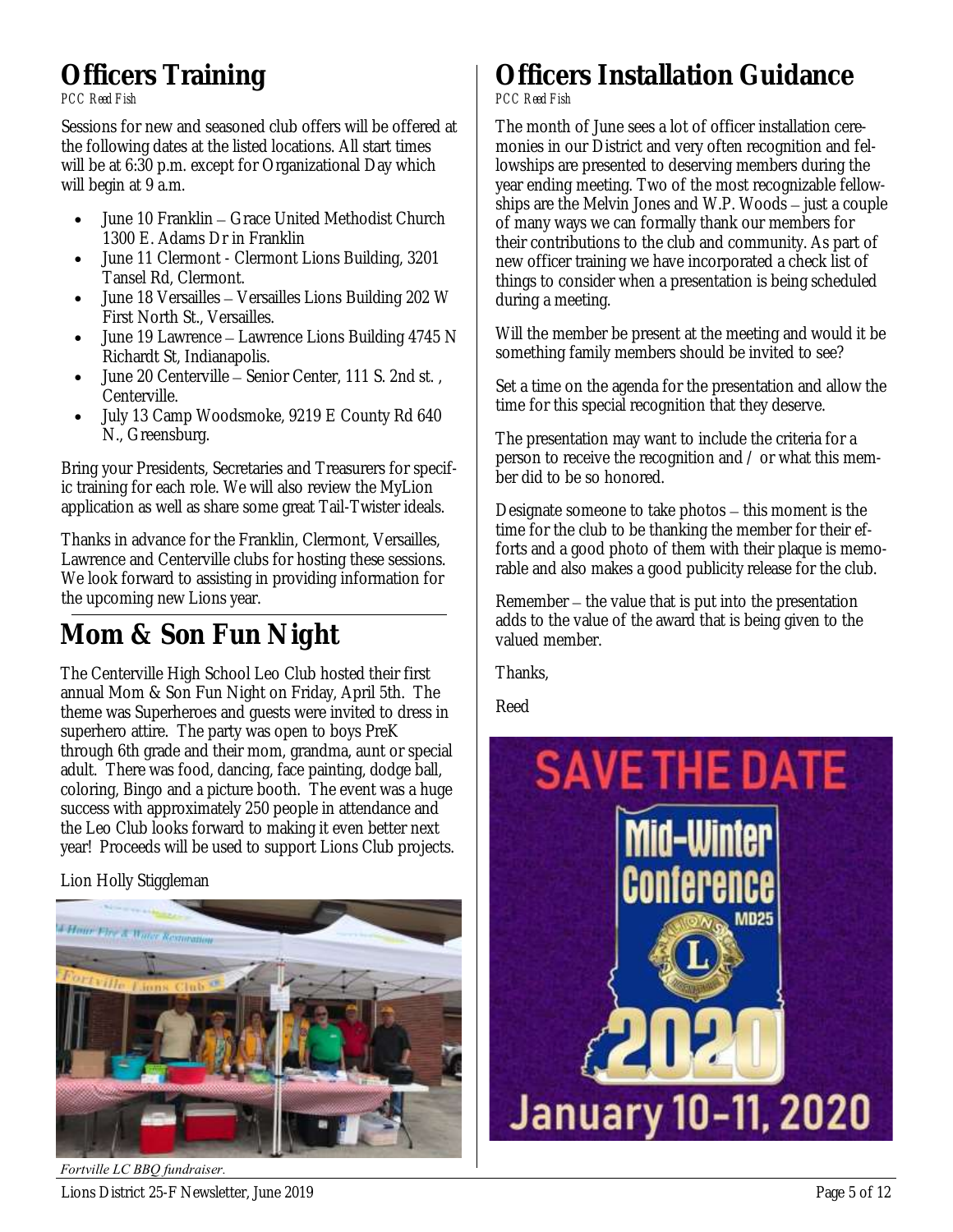## **Indiana School for the Blind and Visually Impaired Graduation**

Today May 24 – PDGs Pat/Charlie (25C) and trustees from other districts attended the ISBVI graduation at the school in Indianapolis. There were 18 graduates some of whom were going on to IU, PU and Ball State and some were going to work in their home towns. It was an amazing experience… beams of pride on parents faces and absolute joy on the faces of the students. Graduating Student Triston Harden received the ISBVI Lions State Project Service Award for his dedication to helping others and on his adoption of our Lions ethic to serve those in need. On Thursday night at the Senior Awards Banquet, Triston was presented with a Certificate of Achievement and a check for \$500 from the Lions of Indiana. Photo *Back row – PDG Charlie Short (Advisor)* attached is of graduating student Triston Harmen and some of our ISBVI trustees who attended graduation.



*Pictured left to right; Next row – Lion Mike Okuly (Trustee 25B); PDG John Scott (Advisor 25F); Lion Steve Page (Trustee 25G); Lion Debra Page (Associate Trustee 25G); Front Row – Lion Linda Scott (Trustee 25F); Awardee Triston Harden; PDG Pat Short (Chair/ Trustee 25C); Lion Katherine Holtzleiter (Trustee 25D).*



*A memorial tree honoring Lions who completed their service was planted in Lions Park in Fort Wayne following the State Convention. Pictured with the Locust tree are Convention Chair, PDG Kaylene Souers and International President Gudrun Yngvadottir.*

## **2019 Indiana Lions State Convention**

The 98th annual Indiana Lions State Convention is now history. With the help of our great committee, the 2019 State Convention ran smoothly and received accolades throughout the weekend.

From the informative program by Dr. Chaplin, the LCI update from ID Nick, the wonderful challenge from IP Gudran to the concluding keynote from Lion Jim Platzer, 404 Indiana Lions went back to their clubs with new ideas and inspiration for even more service.

Thank you for attending and making the 2019 Indiana Lions State Convention one to remember. See you next year in Bloomington.



Dr. Kay Nottingham Chaplin presented a wonderful talk Friday evening, April 26, during the Indiana Lions State Convention. Her powerpoint presentation had many links to research and websites supporting the need for Vision Screening along with the positive results of screening. Dr. Chaplin has shared the link to the presentation. Please share this with your clubs as we strive to reach even more families with Vision Screening.

The presentation is under the 2nd bullet here …

• https://nationalcenter.preventblindness.org/ publications-and-presentations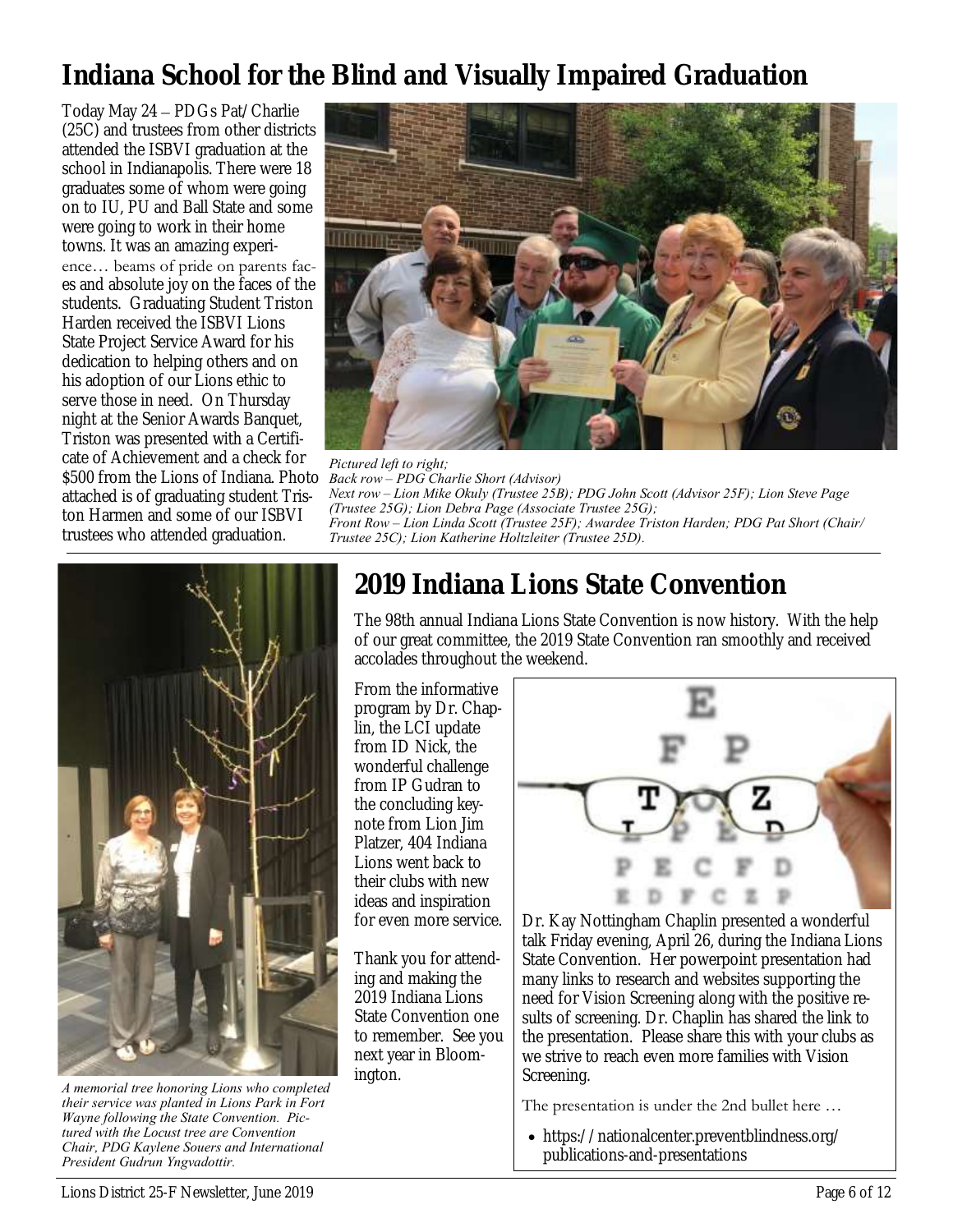## **BRIAN'S TRIKE RACE and DISC GOLF TOURNAMENT**

**September 15, 2019**

Please help the children at the Indiana School for the Blind and Visually Impaired by participating in Brian's Trike Race. Relay race your team of four against in a single-

elimination race for fun and fundraising! This year also sees the addition of a new event: Disc Golf! More information is available at www.inlionsforisbvi.org. Students will receive 4 hours service credit. *Each Trike team member will receive a race t-shirt; Additional shirts and Disc Golf discs available to purchase.*



| BRIAN'S TRIKE RACE & DISC GOLF TOURNAMENT                                                                                                                                                                                                                                                                                             |          |                     |                                           |
|---------------------------------------------------------------------------------------------------------------------------------------------------------------------------------------------------------------------------------------------------------------------------------------------------------------------------------------|----------|---------------------|-------------------------------------------|
| Trike Race Team Application                                                                                                                                                                                                                                                                                                           |          |                     |                                           |
| September 15, 2019; Entry Deadline August 16<br>Doors Open at 11AM<br><b>Registration &amp; Practice = 12:00 noon</b><br>Races start at 1PM (rain or shine)* at the<br><b>Indiana School for the Blind and Visually Impaired</b><br>7725 North College Avenue, Indianapolis, Indiana                                                  |          |                     |                                           |
| Team Name                                                                                                                                                                                                                                                                                                                             |          | Organization/School |                                           |
|                                                                                                                                                                                                                                                                                                                                       |          |                     |                                           |
| Team category that best describes 4 team members: (circle)                                                                                                                                                                                                                                                                            | Students |                     | Adults Mixed Ages                         |
| List (print):<br><b>Name</b>                                                                                                                                                                                                                                                                                                          | Phone#   | Y/N                 | Lion/Leo? T-Shirt Size<br>(if Trike team) |
|                                                                                                                                                                                                                                                                                                                                       |          |                     |                                           |
|                                                                                                                                                                                                                                                                                                                                       |          |                     |                                           |
|                                                                                                                                                                                                                                                                                                                                       |          |                     |                                           |
|                                                                                                                                                                                                                                                                                                                                       |          |                     |                                           |
|                                                                                                                                                                                                                                                                                                                                       |          |                     |                                           |
| \$100 entry fee per team includes \$10 for each additional t-shirt or disc (please<br>specify) beyond those included.                                                                                                                                                                                                                 |          |                     |                                           |
| * For safety purposes, participants must wear closed-toe shoes<br>Please send a check, payable to <i>Indiana Lions for the ISBVI</i> , along with this form to<br>Pat Henninger, 8447 Stones Ferry Road, Indianapolis IN 46278.<br>Questions? Contact Pat at 317-908-8884 or iwtlions@gmail.com; text or e-mail form for timely entry |          |                     |                                           |
| Hosted by the Indiana Lions for the ISBVI and the Indiana School for the Blind and Visually Impaired.                                                                                                                                                                                                                                 |          |                     |                                           |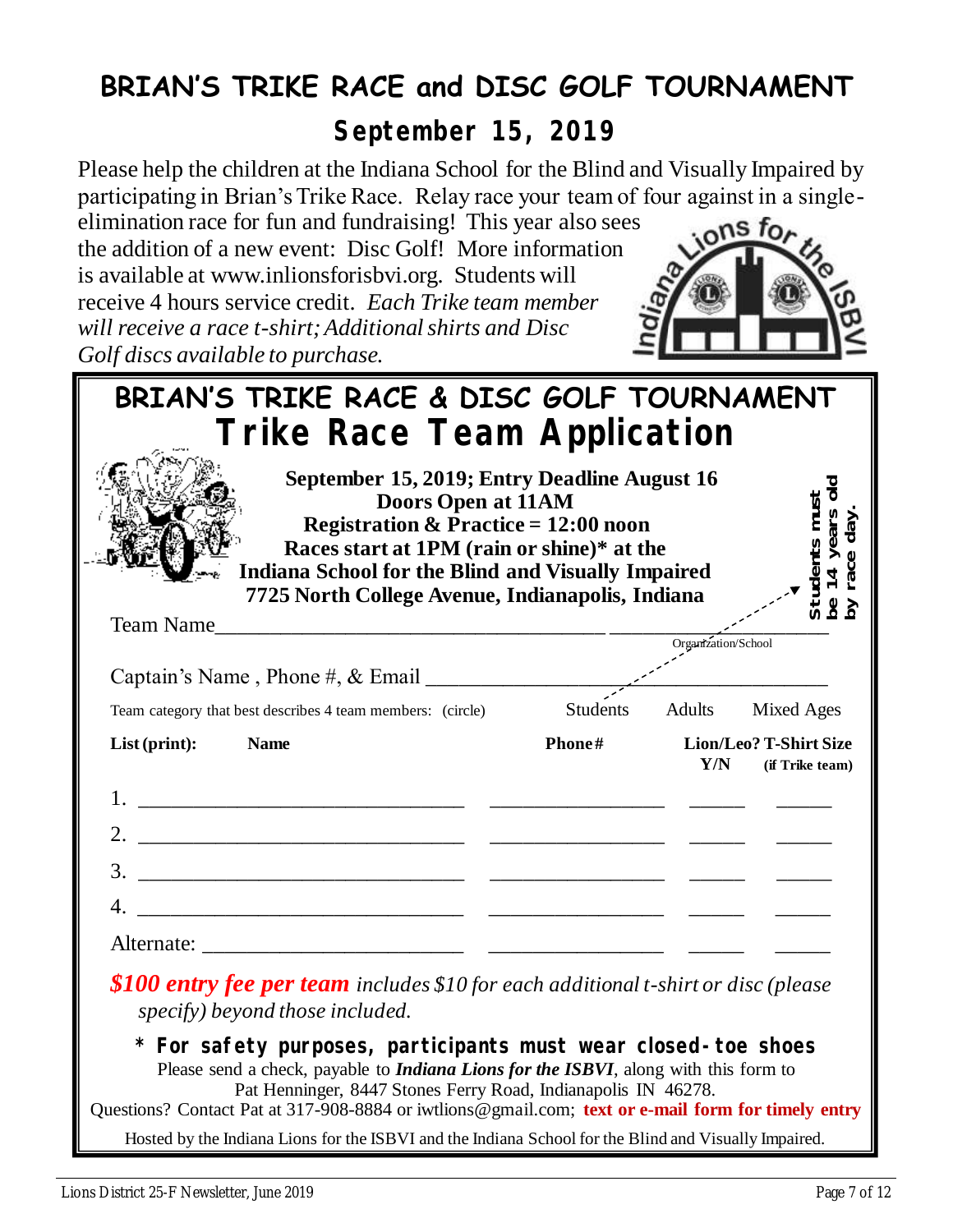## **BRIAN'S TRIKE RACE and DISC GOLF TOURNAMENT**

**September 15, 2019**

Please help the children at the Indiana School for the Blind and Visually Impaired by participating in Brian's Trike Race. This year sees the addition of a new event: Disc

Golf! Did you know that the ISBVI is home to its own 9-hole Disc Golf Course? It's true! And now you can play on this typically closed course! 4-person teams play as a scramble. Students receive 4 hours service credit. *Each Disc Golf team member receives a commemorative disc. Additional discs and trike shirts available to purchase.*



| BRIAN'S TRIKE RACE & DISC GOLF TOURNAMENT                                                                                                                              |                                                                                                                         |                     |                                |
|------------------------------------------------------------------------------------------------------------------------------------------------------------------------|-------------------------------------------------------------------------------------------------------------------------|---------------------|--------------------------------|
| Disc Golf Team Application                                                                                                                                             |                                                                                                                         |                     |                                |
| Scramble starts at 11:30 noon (rain or shine)* at the<br><b>Indiana School for the Blind and Visually Impaired</b><br>7725 North College Avenue, Indianapolis, Indiana | September 15, 2019; Entry Deadline August 16<br>Doors Open at 10:30AM<br><b>Registration &amp; Team Picture = 11:00</b> |                     | Students musi<br>be 14 years c |
| Team Name                                                                                                                                                              |                                                                                                                         | Organization/School |                                |
|                                                                                                                                                                        |                                                                                                                         |                     |                                |
| Team category that best describes 4 team members: (circle)                                                                                                             |                                                                                                                         | Students Adults     | <b>Mixed Ages</b>              |
| List (print):<br><b>Name</b>                                                                                                                                           |                                                                                                                         | Phone#              | Lion/Leo? Y/N                  |
|                                                                                                                                                                        |                                                                                                                         |                     |                                |
|                                                                                                                                                                        |                                                                                                                         |                     |                                |
|                                                                                                                                                                        |                                                                                                                         |                     |                                |
|                                                                                                                                                                        |                                                                                                                         |                     |                                |
|                                                                                                                                                                        |                                                                                                                         |                     |                                |
| \$100 entry fee per team includes \$10 for each additional t-shirt or disc (please<br>specify) beyond those included.                                                  |                                                                                                                         |                     |                                |
| * For safety purposes, participants must wear closed-toe shoes                                                                                                         |                                                                                                                         |                     |                                |

Please send a check, payable to *Indiana Lions for the ISBVI*, along with this form to Pat Henninger, 8447 Stones Ferry Road, Indianapolis IN 46278. Questions? Contact Pat at 317-908-8884 or iwtlions@gmail.com; **text or e-mail form for timely entry**

Hosted by the Indiana Lions for the ISBVI and the Indiana School for the Blind and Visually Impaired.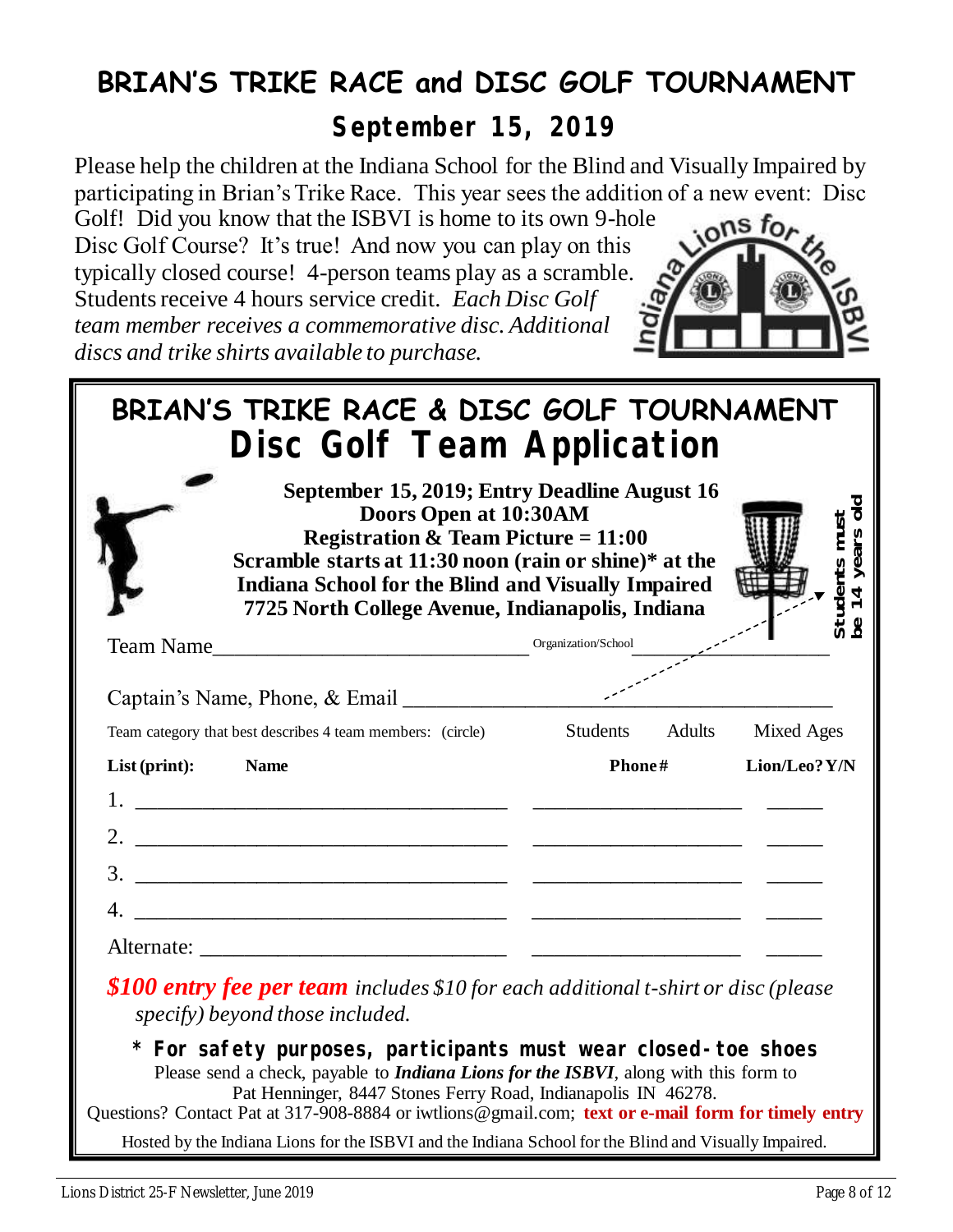

To benefit children served by the Indiana School for the Blind and Visually Impaired (ISBVI) at the school and in your community via outreach services.

| <b>Silver Sponsorship</b>                                                                                                                                                                                                                                             | \$150.00 by August 16, 2019*                                                                                                                                                                                                                               |  |  |  |  |
|-----------------------------------------------------------------------------------------------------------------------------------------------------------------------------------------------------------------------------------------------------------------------|------------------------------------------------------------------------------------------------------------------------------------------------------------------------------------------------------------------------------------------------------------|--|--|--|--|
| <b>What You Receive:</b>                                                                                                                                                                                                                                              | - Your organization's name displayed at Brian's<br><b>Trike Race</b>                                                                                                                                                                                       |  |  |  |  |
|                                                                                                                                                                                                                                                                       | \$300.00 by August 16, 2019*                                                                                                                                                                                                                               |  |  |  |  |
| <b>Gold Sponsorship</b><br><b>What You Receive:</b>                                                                                                                                                                                                                   | All perks of a Silver Sponsorship PLUS:<br>- Your organization's name and/or logo on each<br>of the 250+ T-shirts worn throughout Indiana<br>- A one-year listing on our webpage.<br>- Certificate of Appreciation from the Indiana<br>Lions for the ISBVI |  |  |  |  |
|                                                                                                                                                                                                                                                                       | Exclusive opportunity starting at \$500*                                                                                                                                                                                                                   |  |  |  |  |
| - Priority name/logo placement based on donation!<br><b>Platinum Sponsorship</b><br>- All benefits of Silver and Gold<br><b>What You Receive:</b><br>- Prominent placement on event t-shirts and web<br>page (1-year)<br>- By-request exhibit space at the event      |                                                                                                                                                                                                                                                            |  |  |  |  |
| Additional sponsorship options available by consultation.<br>On-shirt and on-property sponsorship placement to be determined by the Indiana Lions for the ISBVI<br>committee to best group, prioritize, and support the sponsoring organizations and space available. |                                                                                                                                                                                                                                                            |  |  |  |  |
| Name of Sponsoring Organization:                                                                                                                                                                                                                                      |                                                                                                                                                                                                                                                            |  |  |  |  |
| <b>Contact Name:</b>                                                                                                                                                                                                                                                  |                                                                                                                                                                                                                                                            |  |  |  |  |
| Contact Phone Number and e-mail:                                                                                                                                                                                                                                      |                                                                                                                                                                                                                                                            |  |  |  |  |
| Sponsorship Level:<br>Silver                                                                                                                                                                                                                                          | Gold<br>Platinum<br>Other                                                                                                                                                                                                                                  |  |  |  |  |
| *Deadline - mail by August 20 to:                                                                                                                                                                                                                                     | Pat Henninger, Event Chairman<br>8447 Stones Ferry Road, Indianapolis, IN 46278                                                                                                                                                                            |  |  |  |  |
| To ensure timely entry please e-mail a scan of this form or text to the number below:<br>For more information about sponsorship or fielding a team, e-mail<br>Pat Henninger at iwtlions@gmail.com or call 317-908-8884                                                |                                                                                                                                                                                                                                                            |  |  |  |  |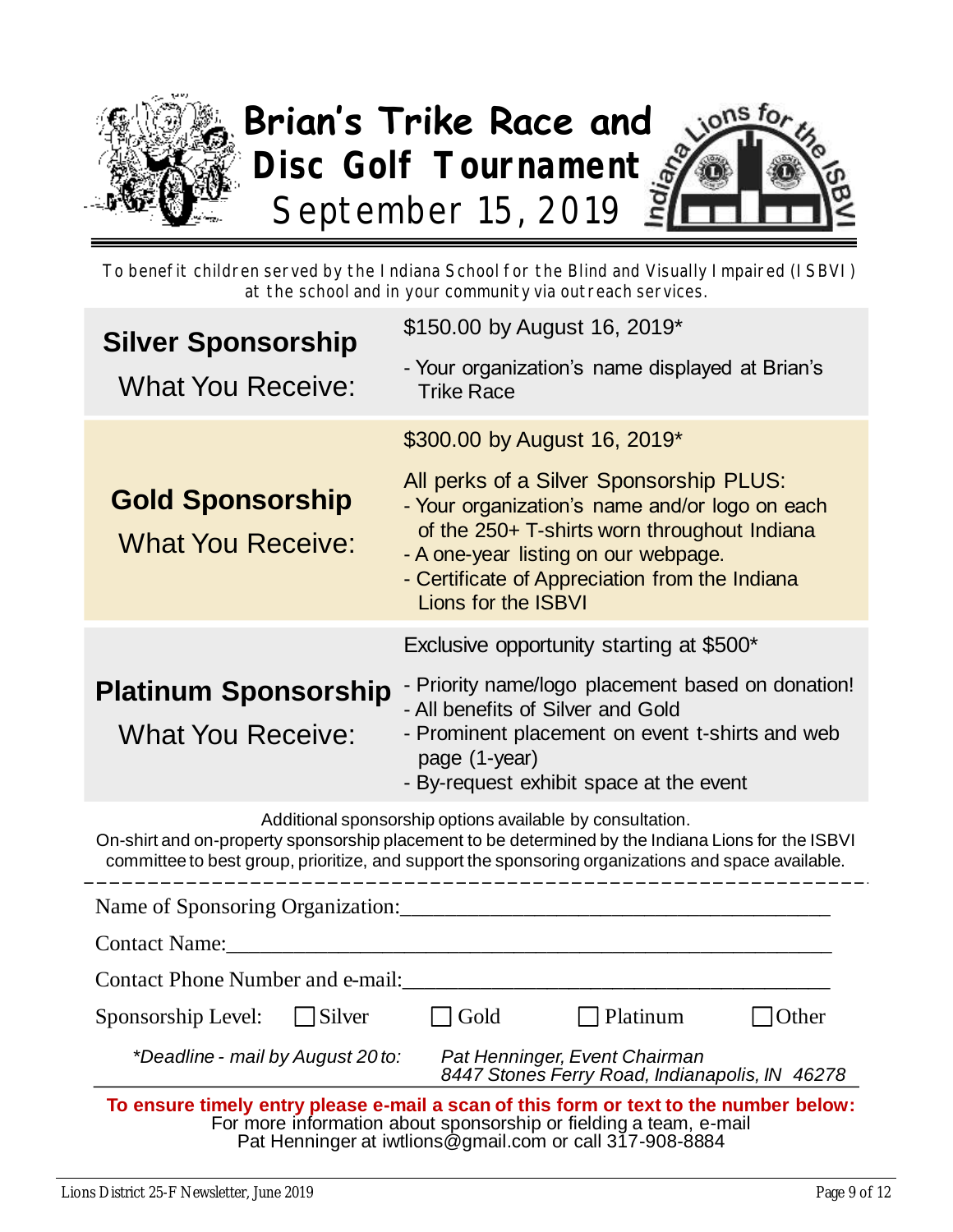

## **Join the Lions in Milan!**

The 102nd annual Lions Clubs International Convention will be in Milan, Italy, July 5 – 9, 2019. The Indiana delegation will be marching in the Parade of Nations on Saturday July 6<sup>th</sup> and the parade route winds among beautiful historical buildings ending up in the square where the unique masterpiece of the Milan Cathedral stands. The Milan Cathedral or Duomo di Milano in Italian, is the cathedral church of Milan, Italy. Dedicated to Saint Mary Nascent, it is the seat of the Archbishop of Milan. The Gothic cathedral took nearly six centuries to complete.

#### Italian Culture - a brief overview of Italian customs and traditions.

Italy is home to more than 62 million individuals as of 2017 and is ranked 23rd in population size when compared with other countries throughout the world. Italian culture is steeped in the arts, family, architecture, music and food. Home of the Roman Empire and a major center of the Renaissance, culture on the Italian peninsula has flourished for centuries. Family is an extremely important value within the Italian culture," Talia Wagner, a Los Angeles-based marriage and family therapist. Their family solidarity is focused on extended family rather than the West's idea of "the nuclear family" of just a mom, dad and kids, Wagner explained. Italians have frequent family gatherings and enjoy spending time with those in their family. "Children are reared to remain close to the family upon adulthood and incorporate their future family into the larger network," said Wagner.

The Euro is the currency there and currently is worth more than the US dollar ( \$1.14 Euro versus \$1 US). You may want to check with your bank to see if it provides a better exchange rate than what is offered in Italy. While credit cards are accepted at all of the larger stores and restaurant, the smaller and individually owned businesses may only deal in cash. Also the culture in Europe is that tips are not to be added onto the bill.

#### Art and architecture in Italy

Italy has given rise to a number of architectural styles, including classical Roman, Renaissance, Baroque and Neoclassical. It is home to some of the most famous structures in the world, including the Colosseum and the Leaning Tower of Pisa. The concept of a basilica - which was originally used to describe an open public court building and evolved to mean a Catholic pilgrimage site - was born in Italy. The word, according to the Oxford Dictionary, is derived from Latin and meant "royal palace." The word is also from the Greek basilikē, the feminine of basilikos, meaning "royal" or basileus, meaning "king."

Italy also is home to many castles with the following in Milan. The Castello Borromeo d'Adda stands on the river banks of the Muzza at Cassano d'Adda, and dates from the 9th Century; restoration works here have even uncovered frescoes from the school of Giotto. In Legnano, the Castello di San Giorgio was built atop a pre-existing Augustinian convent in the 13th Century. In Cusago, the Visconti Castle is regarded as a major example of castle architecture in the region. And finally, in the zone south of Milan reside San Colombano al Lambro and the Castello Belgioioso, in addition to Casalpusterlengo, with its crenellated Tower of Pusterla.

Florence, Venice and Rome are home to many museums, but art can be viewed in churches and public buildings. Most notable is the ceiling of the Sistine Chapel of the Vatican, painted by Michelangelo sometime between 1508 and 1512. Opera has its roots in Italy and many famous operas — including "Aida" and "La Traviata," both by Giuseppe Verdi, and "Pagliacci" by Ruggero Leoncavallo — were written in Italian and are still performed in the native language. More recently, Italian tenor Luciano Pavarotti made opera more accessible to the masses as a soloist and as part of the Three Tenors. Italy is home to a number of world-renowned fashion houses, including Armani, Gucci, Benetton, Versace and Prada.

#### Italian cuisine

Italian cuisine has influenced food culture around the world and is viewed as a form of art by many. Wine, cheese and pasta are important part of Italian meals. Pasta comes in a wide range of shapes, widths and lengths, including penne, spaghetti, linguine, fusilli and lasagna.

No one area of Italy eats the same things as the next. Each region has its own spin on "Italian food," according to CNN. For example, most of the foods that Americans view as Italian, such as spaghetti and pizza, come from central Italy. In the North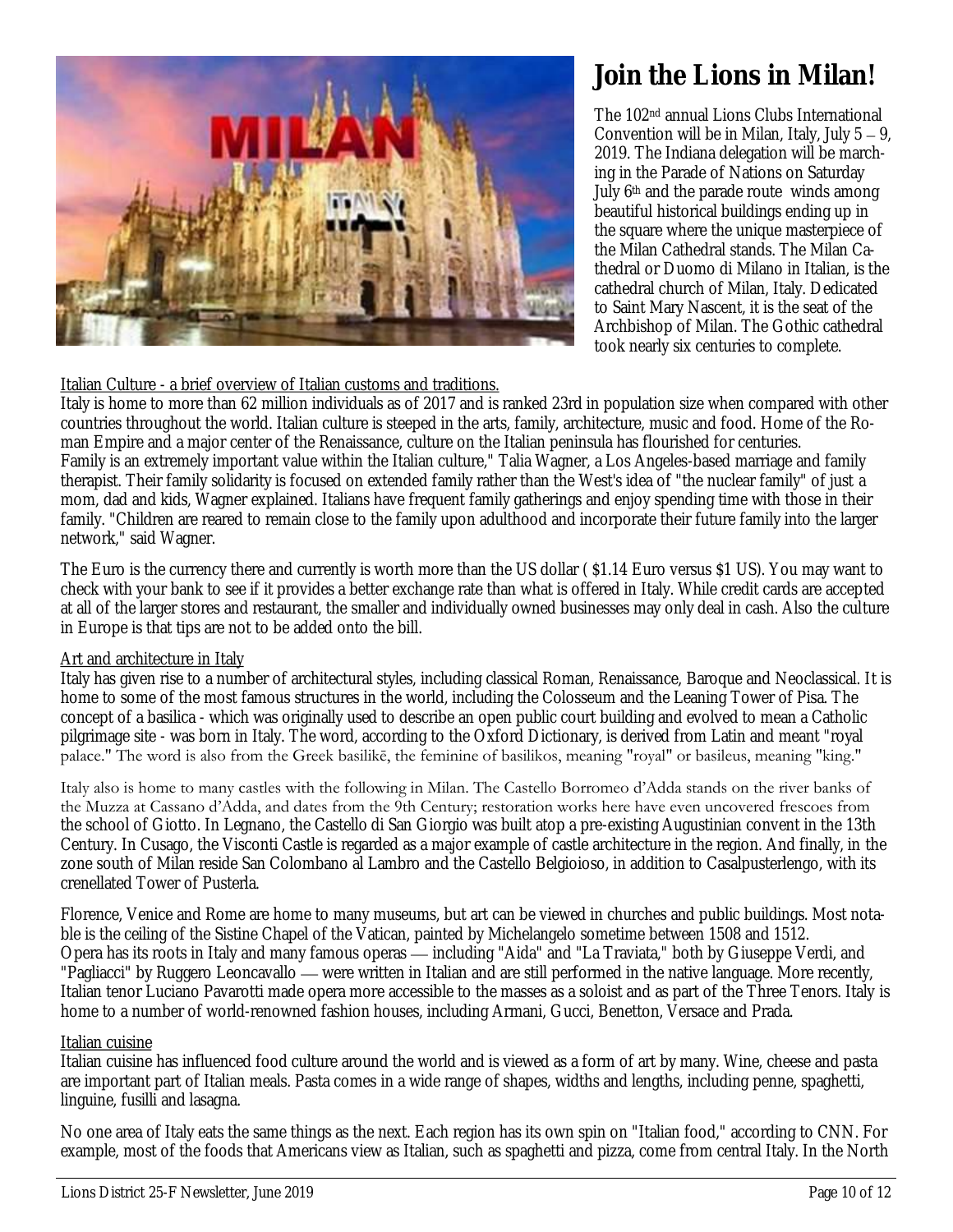of Italy, fish, potatoes, rice, sausages, pork and different types of cheeses are the most common ingredients. Pasta dishes with tomatoes are popular, as are many kinds of stuffed pasta, polenta and risotto. In the South, tomatoes dominate dishes, and they are either served fresh or cooked into sauce. Southern cuisine also includes capers, peppers, olives and olive oil, garlic, artichokes, eggplant and ricotta cheese.

Wine is also a big part of Italian culture, and the country is home to some of the world's most famous vineyards. The oldest traces of Italian wine were recently discovered in a cave near Sicily's southwest coast.

Questions about the Indiana delegation should be addressed to any of the committee members. If any of our members are interested in possible joining other Indiana Lions to form a group for airline tickets or group tours please let me know.

PCC Reed Fish – Indiana International Convention Committee PDG Patty Cooke; CC Keith Thomas; PCC Sue Topf; Lion Bob Yunker.

## *MD-25 INTERNATIONAL PIN DESIGN*



Singapore 2020

Congratulations goes out again to

District E - Cecelia Schulz

for the winning design of the

Indiana State Pin for Singapore.

Final artwork by Recognition Services

Design requirements were \*Convention year - 2020 \*Lions International logo \*Lions of Indiana recognition - MD25/ Indiana USA \*Graphic representing Indiana - the checkered flag \*Convention site -Singapore \*Graphic representing convention site - the statue at the entrance

Lion Patricia Bigham, State Pin Design Chairperson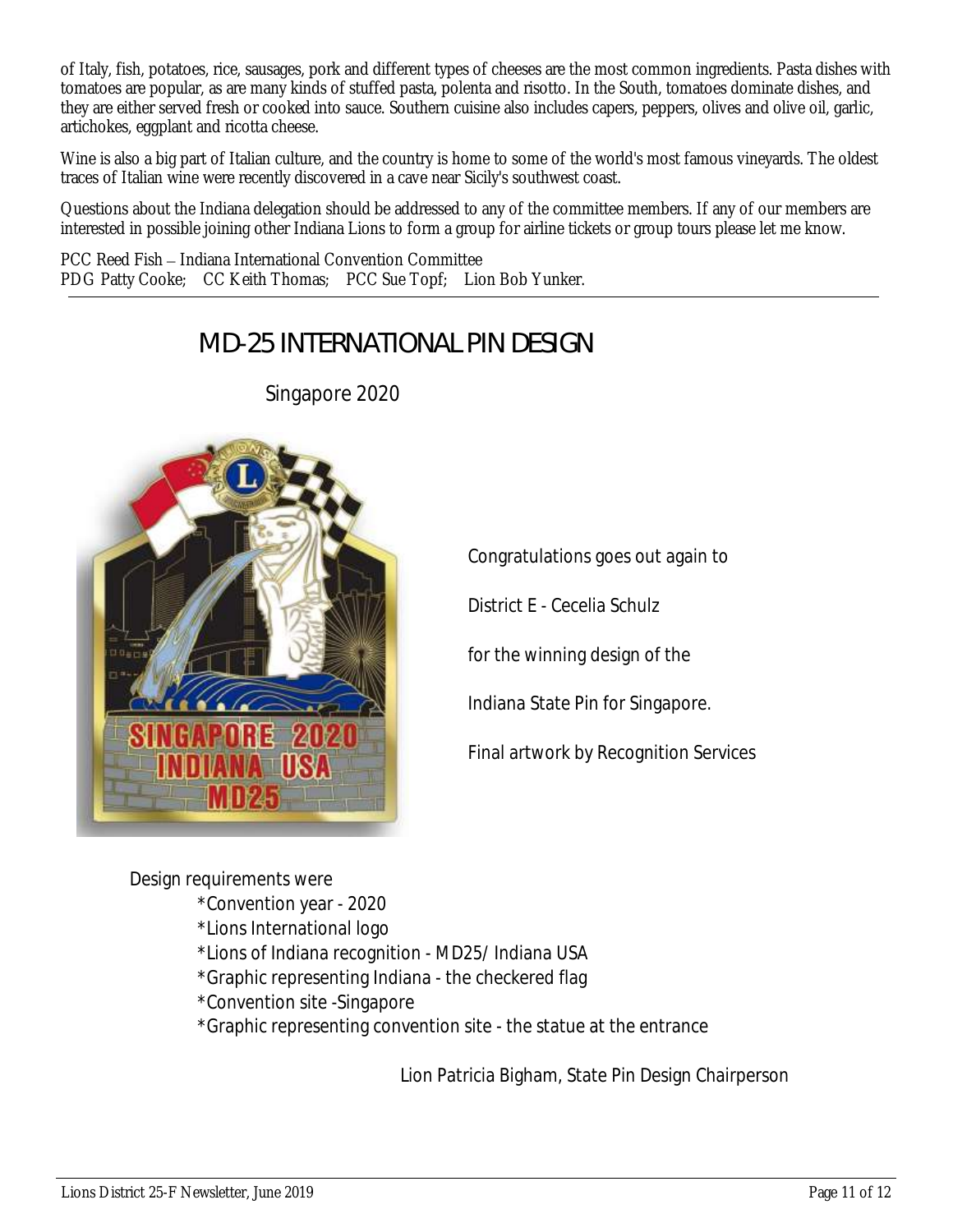## **DISTRICT 25-F CLUB DONATION NOTIFICATION 2018 - 2019 DG Ron Bigham**



Date:\_\_\_\_\_\_\_\_\_\_\_\_\_\_\_\_\_\_\_\_\_\_\_\_\_\_\_\_\_\_\_

The club of District 25-F:

would like to make the following donations to the projects so indicated:

| DISTRICT 25-F PROJECT | DISTRICT 25-F COMMITTEE | DISTRICT 25-F PROGRAM |               |  |
|-----------------------|-------------------------|-----------------------|---------------|--|
| <b>CAMP</b>           | EYEGLASS                | SPECIAL               | <b>VISION</b> |  |
| <b>WOODSMOKE</b>      | RECYCLING               | <b>OLYMPICS</b>       | SCREENING     |  |
|                       |                         |                       |               |  |
|                       |                         |                       |               |  |
|                       |                         |                       |               |  |

#### **MD 25 LIONS OF INDIANA STATE PROJECTS**

| CANCER  | LEADER | VISION FIRST           | INDIANA SCHOOL    | SPEECH AND     |
|---------|--------|------------------------|-------------------|----------------|
| CONTROL | DOG    | & OPERATION KIDS SIGHT | FOR THE BLIND AND | <b>HEARING</b> |
|         |        |                        | VISUALLY IMPAIRED |                |
|         |        |                        |                   |                |
|         |        |                        |                   |                |
|         |        |                        |                   |                |

| ADDITIONAL |          |                |  |  |
|------------|----------|----------------|--|--|
| DIABETES   | LAW CAMP | YOUTH EXCHANGE |  |  |
|            |          |                |  |  |
|            |          |                |  |  |
|            |          |                |  |  |